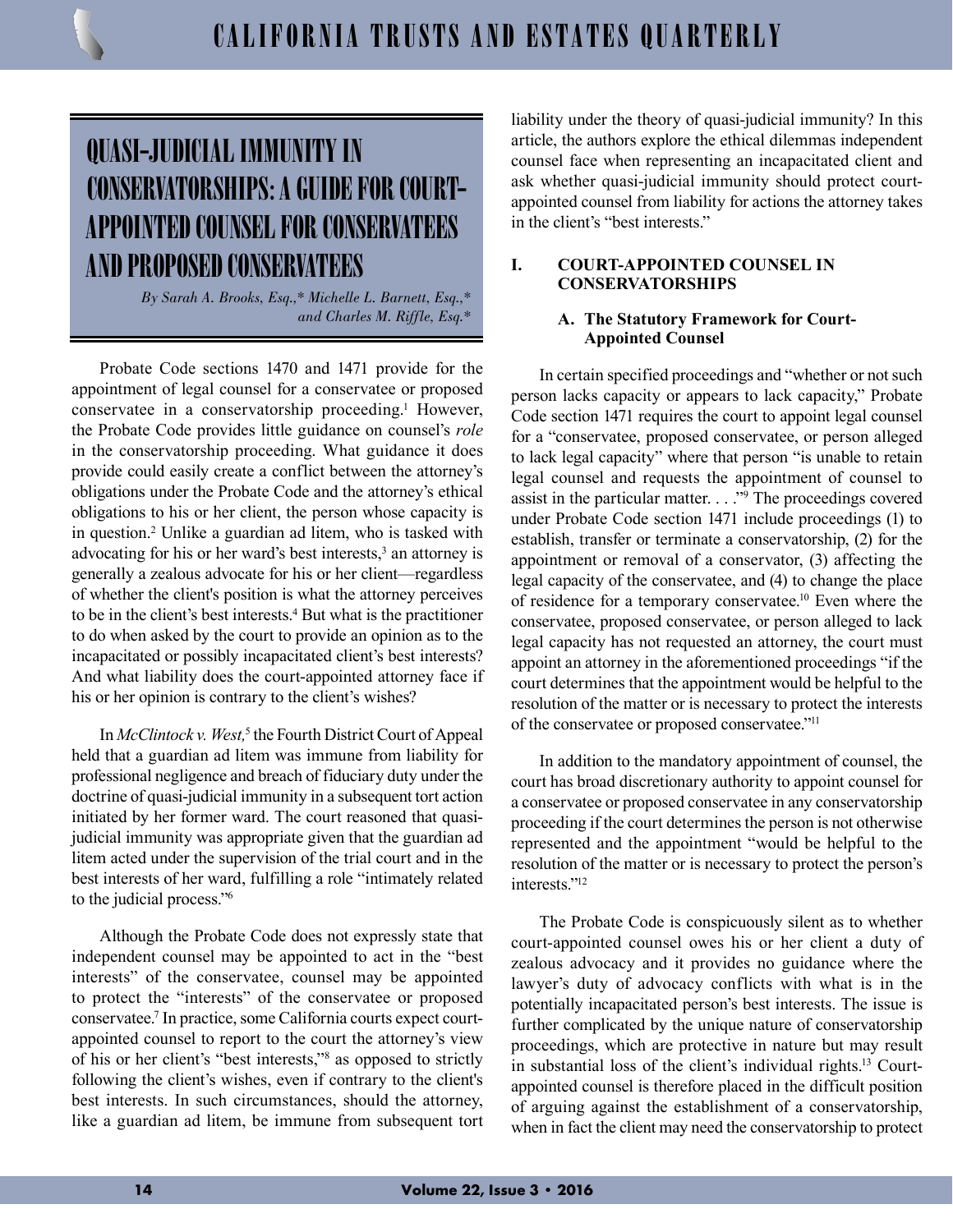against suspected undue influence, elder abuse, or other harm resulting from the client's diminished capacity.

The attorney who is faced with the dilemma of following the incapacitated client's instructions or taking a conflicting position to protect the client's best interests has few tools to navigate what would appear to be an ethical minefield. Independent counsel may look for guidance in California case law, the Business and Professions Code, the Rules of Professional Conduct, or local rules of court, but these legal resources do not fully address the issues facing the attorney for a potentially incapacitated person.<sup>14</sup> Independent counsel also may turn to non-binding advisory ethics opinions issued by state and county bar associations for help.15 Unfortunately, these sources vary widely when interpreting the role of independent counsel in the conservatorship proceeding and lead to conflicting results.

#### **B. California Case Law**

Although its reach is limited, *Conservatorship of Drabick*16 is one of the few California cases providing guidance to independent counsel for a conservatee. In *Drabick*, the conservator sought court authority to remove the feeding tube for the conservatee, who was comatose and in a persistent vegetative state from injuries sustained in a car accident.17 The court appointed independent counsel for the conservatee under Probate Code section 1470, who determined that the conservatee would have refused life-sustaining treatment and, therefore, removing the feeding tube was in the conservatee's best interests.18 On appeal, the conservatee's new counsel argued that the conservatee's former counsel had not adequately represented the conservatee's interests when counsel advocated for the removal of life sustaining treatment.19 The Sixth District Court of Appeal disagreed and determined that independent counsel was not required to advocate for continued treatment if counsel did not believe it was in the conservatee's best interests. The court reasoned, "[w]hen the client is permanently unconscious. . . the attorney must be guided by his [or her] own understanding of the client's best interests. There is simply nothing else the attorney can do."20

However, and most importantly, the *Drabick* court expressly declined to extend its holding to circumstances where the conservatee could communicate with his or her counsel, noting that "[w]hen an incompetent conservatee is still able to communicate with his attorney it is unclear whether the attorney must advocate the client's stated preferences however unreasonable —or independently determine and advocate the client's best interests."21 Although *Drabick* provides some guidance to independent counsel, the role of court-appointed counsel is less clear in the vast majority of cases, where the client has diminished capacity but is still able to communicate his or her wishes.

# **C. Court-Appointed Counsel's Ethical Requirements**

California attorneys must comply with the Business and Professions Code and the Rules of Professional Conduct in their representation of clients.<sup>22</sup> Notably, California is the only state that has not adopted the ABA Model Rules of Professional Conduct,<sup>23</sup> which expressly authorize an attorney to take protective measures on behalf of a client with diminished capacity, including seeking appointment of a conservator, when the lawyer reasonably believes the client cannot adequately act in his or her own best interests.<sup>24</sup> Under California's current rules, an attorney may not reveal the client's confidences or assume a position adverse to the client without the client's informed consent.<sup>25</sup> There are no exceptions for an attorney representing an incapacitated client, which poses challenging ethical issues, particularly in the context of conservatorships.

# *1. Duty of Confidentiality*

An attorney's duty of confidentiality is sacrosanct. In California, an attorney has a duty "[t]o maintain inviolate the confidence, and at every peril to himself or herself to preserve the secrets, of his or her client."<sup>26</sup> A client's "secrets" may include observations by the attorney during the course of the attorney-client relationship.27

The Rules of Professional Conduct provide that an attorney must not reveal his or her client's confidences or secrets "without the informed consent of the client[.]"<sup>28</sup> The one exception to this rule is when an attorney reasonably believes disclosure is necessary to prevent a criminal act likely to result in death or substantial bodily harm. In this limited circumstance, an attorney *may* make a limited disclosure.29 Disclosure is not permitted to prevent financial harm to the client or to prevent physical harm that does not result from a criminal act.30

In the absence of the "informed consent of the client," there is no authority in either the Business and Professions Code or the Rules of Professional Conduct for independent counsel to disclose the secrets or confidences of a client whose incapacity is in question to anyone —not even the court. Given that independent counsel is appointed where a person allegedly lacks capacity, it is questionable whether there could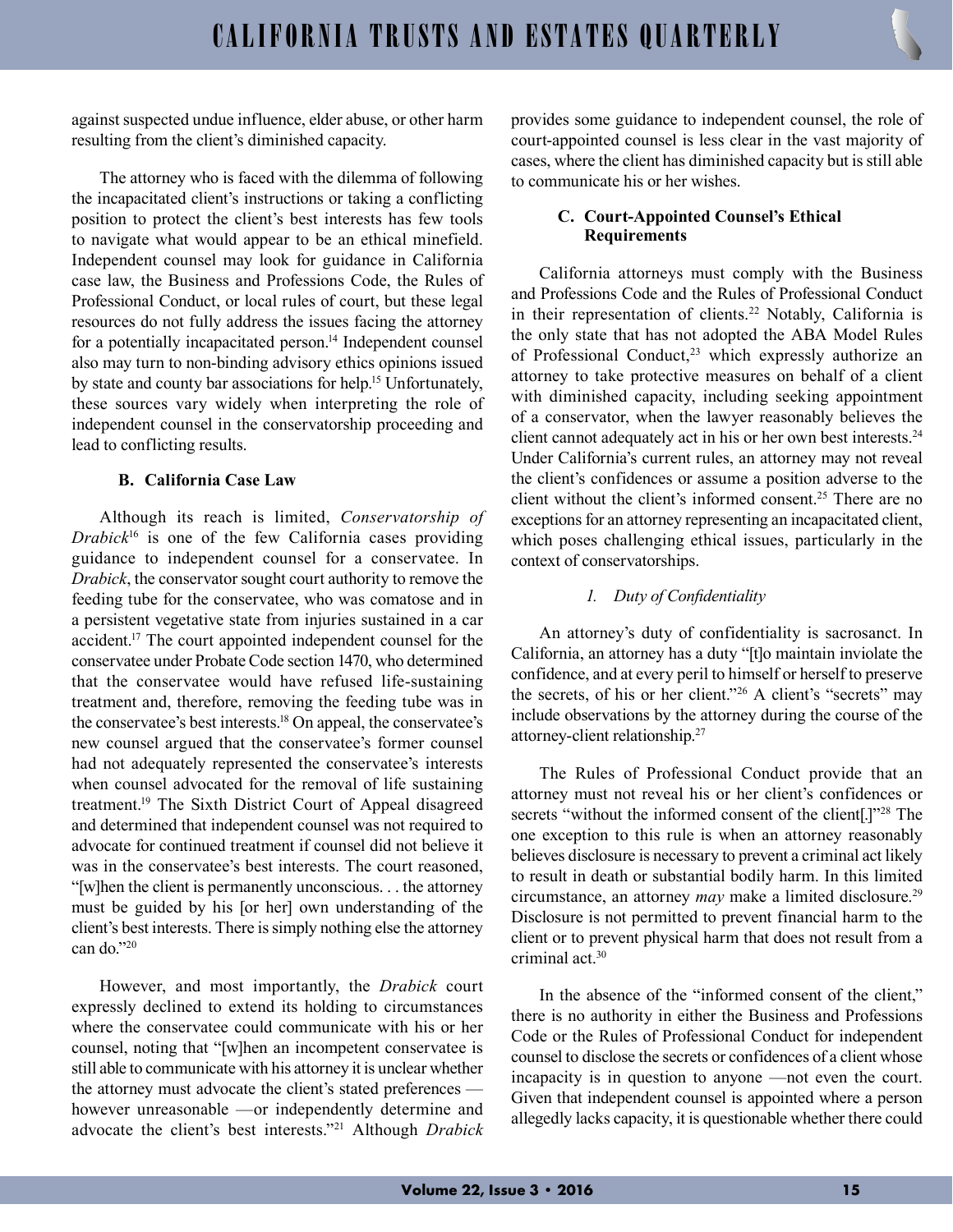be a knowing waiver by the possibly incapacitated client prior to the establishment of the conservatorship.<sup>31</sup>

However, under Evidence Code section 953, after the conservatorship has been established, it is the conservator, not the conservatee client, who is the holder of the conservatee's attorney-client privilege.32 Thus, although there is no authority for the attorney to reveal his or her client's secrets, the attorney *could* disclose confidential communications<sup>33</sup> to the court with a waiver by the incapacitated client's conservator, provided such disclosure does not breach the attorney's duty of loyalty. However, this creates an inherent conflict in disputes arising between the conservatee and the conservator. For example, a conservatee is entitled to representation in an action to remove his or her conservator. $34$  In such a case, to disclose the conservatee's confidential communications with counsel regarding the removal proceedings would appear to be "a violation of the attorney's [ethical] duties and a violation of the right of the conservatee. . . to effective and meaningful representation and assistance from the attorney."35 The Conference of California Bar Associations recently proposed a resolution to amend Evidence Code section 953 to clarify that "[i]n any case or controversy between a conservator and a conservatee, or a guardian and a ward, the conservatee or ward is the 'holder of the privilege.'"36

# *2. Duty of Loyalty*

An attorney has a duty to represent the client with undivided loyalty and to represent the client zealously within the bounds of the law.37 The duty of loyalty precludes an attorney from assuming any position adverse or antagonistic to the client without his or her informed consent.38 The authority to make decisions affecting the merits of the case or substantially prejudicing the rights of a client is exclusively that of the client and, if made within the framework of the law, such decisions are binding on the lawyer.<sup>39</sup> Therefore, if the potentially incapacitated client instructs court-appointed counsel that he or she opposes the conservatorship, it seems that counsel is ethically bound to advocate the client's position at the hearing, even if it is contrary to what the attorney perceives as the client's best interests.40

If the attorney does not believe that he or she can ethically carry out the client's instructions,<sup>41</sup> the attorney's only option is withdrawal under Rules of Professional Conduct rule  $3-700(C)$ .<sup>42</sup> Where appointment of counsel for the conservatee is mandatory, the court who permits one attorney's withdrawal must appoint another in his or her place, leaving the next attorney to wrestle with the same ethical issues.

It is even murkier where counsel is appointed to represent a conservatee who lacks capacity. Can counsel for an incapacitated client advocate a position contrary to his or her client's expressed wishes where the attorney believes the client's position is unreasonable? How does independent counsel "protect the person's interests," as required by Probate Code sections 1470 and 1471, if the attorney cannot advocate a position contrary to that taken by the incapacitated client? Although designed to protect the attorney-client relationship, the rules governing the practice of lawyers in California may have the unintended effect of protecting the client's decisions and confidences to the detriment of the client's best interests.

# **D. Non-Binding Ethics Opinions**

Independent counsel with questions regarding his or her role in the representation of a conservatee or potential conservatee may seek guidance from ethics opinions issued by the various California bar associations.<sup>43</sup> Unfortunately for the practitioner, the pertinent ethics opinions interpret the statutory framework differently, provide contradictory opinions on the role of the attorney for an incapacitated client, and are non-binding and merely advisory. Nonetheless, the opinions represent one additional tool for independent counsel faced with questions regarding his or her ethical obligations to the incapacitated client.

# *1. Orange County*

In 1995, the Orange County Bar Association Professionalism and Ethics Committee addressed the issue of whether court-appointed counsel could express his or her opinion regarding the advisability of a conservatorship to the court where the attorney's opinion was contrary to the wishes of the client.<sup>44</sup> In Formal Opinion No. 95-002, the Orange County committee took the position that the purpose of counsel's appointment, and the client's expressed wishes, are critical factors in determining counsel's role at the conservatorship hearing.45 Here, the proposed conservatee objected to the conservatorship and counsel was appointed under Probate Code section 1471(a) "to represent the interest" of the proposed conservatee. The Orange County committee concluded that court-appointed counsel must maintain the duty of loyalty and protect client confidences, despite the fact that the attorney believed the conservatorship was in the best interest of the client and the expense of a trial would exhaust the conservatee's limited estate.<sup>46</sup> The Orange County committee concluded that independent counsel is prohibited from providing any information to the court that could be contrary to the interests expressed by the proposed conservatee without the client's consent.47 Further, if the court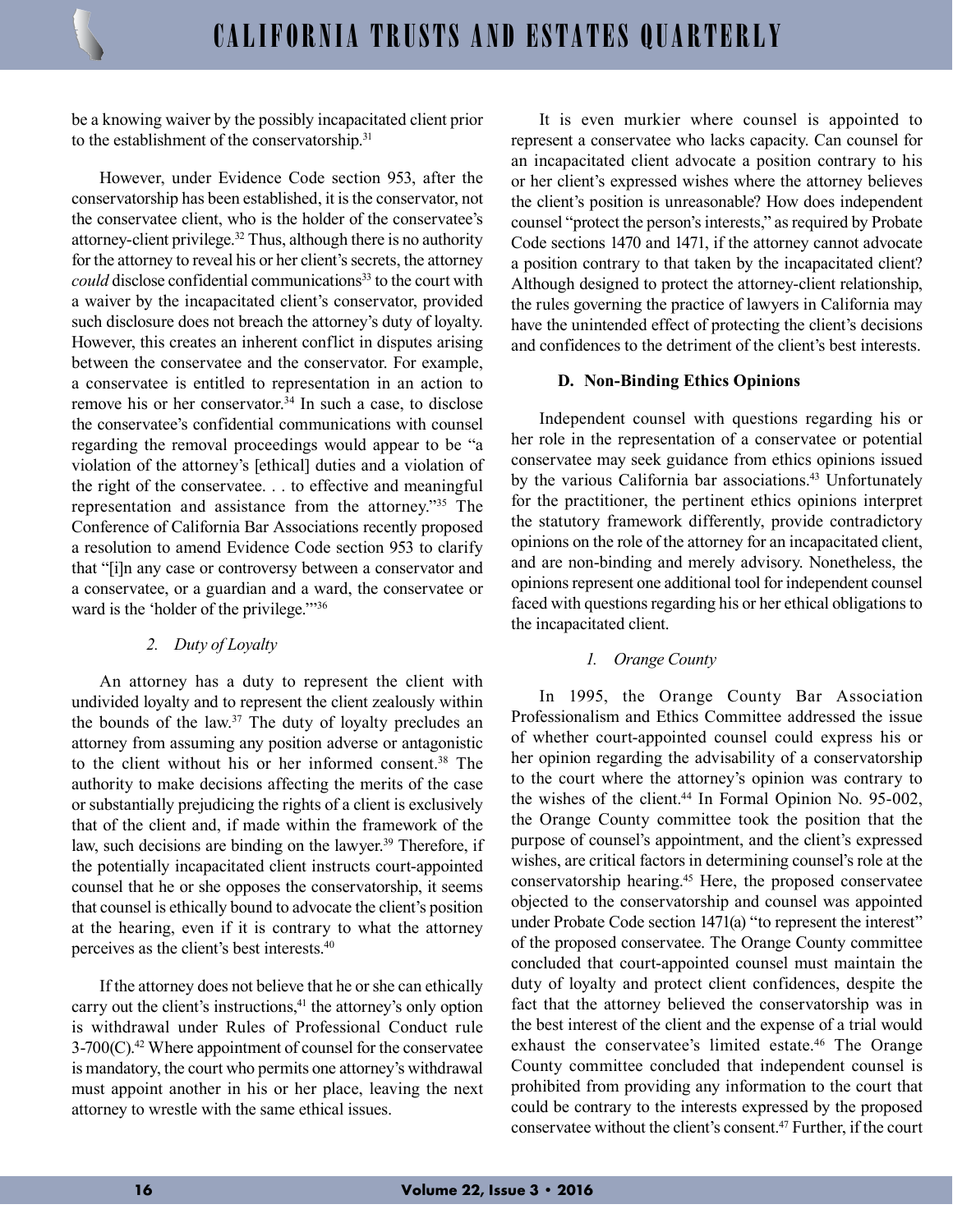insists that the independent counsel provide information to the court which would force counsel to violate his or her duty of loyalty or confidentiality to the proposed conservatee, the Orange County committee determined that counsel must withdraw from employment with permission from the court under Rules of Professional Conduct, rule 3-700.<sup>48</sup>

In contrast, if counsel is appointed under Probate Code section 1470(a) or 1471(b), and the conservatee has not contested the hearing nor requested counsel, the Orange County committee observed that there is no "opposing" viewpoint that needs to be represented.49 In such circumstances, the attorney may inform the court as to counsel's own opinions regarding the best interests of the client.<sup>50</sup>

# *2. San Francisco*

In 1999, the Ethics Committee of the Bar Association of San Francisco addressed the question of what action, if any, an attorney may take if the attorney believes that a client is so mentally impaired that the client is not capable of making rational choices regarding the subject of representation.<sup>51</sup> In Formal Opinion No. 1999-2, the San Francisco committee concluded that an attorney *may* make limited disclosures of confidential information where necessary to achieve the best interests of the client if the attorney reasonably believes the client is substantially unable to manage his or her own financial resources or resist fraud or undue influence.<sup>52</sup> Such action may include recommending appointment of a trustee, conservator, or guardian ad litem.<sup>53</sup>

The San Francisco committee observed that the statutory scheme in conservatorships is protective of conservatees and that "[t]he client's best interests are paramount, not the attorney's role."54 Further, the committee observed that withdrawal leaves a vulnerable client more exposed, and opposing a conservatorship for a client who is substantially unable to manage his or her financial resources or resist undue influence puts the attorney in the role of acting contrary to the client's best interests.55

#### **E. Survey of Local Rules Impacting Independent Counsel Throughout California**

California courts have created their own local rules governing the role of independent counsel in an attempt to aid the practitioner on fulfilling his or her duties to the court and to the incapacitated client. Without a legislative mandate, the rules vary considerably from county to county, and the attorney's adherence to the rules could conflict with the attorney's ethical duties under the Business and Professions Code and the Rules of Professional Conduct. The local rules

are valid and have the force and effect of law, provided that they are not inconsistent with higher authority, such as statutes, state rules of court, and case law.56

#### *1. San Francisco County and Marin County*

San Francisco and Marin Counties have similar rules governing independent counsel for the conservatee. Independent counsel in San Francisco County is "expected to inform the Court of the wishes, desires, concerns, and objections, of the (proposed) conservatee."57 If asked by the court, the attorney "may give his or her opinion as to the best interests of the (proposed) conservatee and whether [the attorney believes] a conservatorship is necessary."<sup>58</sup> No written report is required or necessary unless requested by the court.59 Similarly, Marin Local Rule 5.72 provides that courtappointed attorneys are expected to inform the court of the wishes, desires, and concerns of the proposed conservatee, "as well as provide the Court with an independent assessment of the situation."<sup>60</sup>

#### *2. Santa Barbara County*

Santa Barbara County formulated comprehensive local rules to guide court-appointed counsel in conservatorship proceedings. Under Local Rule 1714(g), the attorney's role and ethical obligations to the client depend on the client's ability to communicate and whether the client is opposed to the request before the court. $61$  The attorney's responsibility differs depending on three scenarios.

If the client is non-communicative, "clearly delusional" or not opposed to the request before the court, the attorney must evaluate the request before the court and must report to the court his or her observations and recommendations as to what would be in the client's best interests, orally or in a written report.62 Where a conflict arises between the attorney and the client concerning the best interests of the client, the court may appoint a successor attorney.63

If the client is communicative and alert, and is opposed to the request before the court, the attorney "must use all reasonable and appropriate means to obtain the result sought by the client<sup>"64</sup> if the attorney has a good faith belief that sufficient grounds exist to support the position taken by the client.65

If the client appears to have impaired judgment and is opposed to the request before the court, the attorney must report to the court the attorney's observations and recommendations as to what would be in the client's best interests, as well as the fact that the client is opposed to the request and the apparent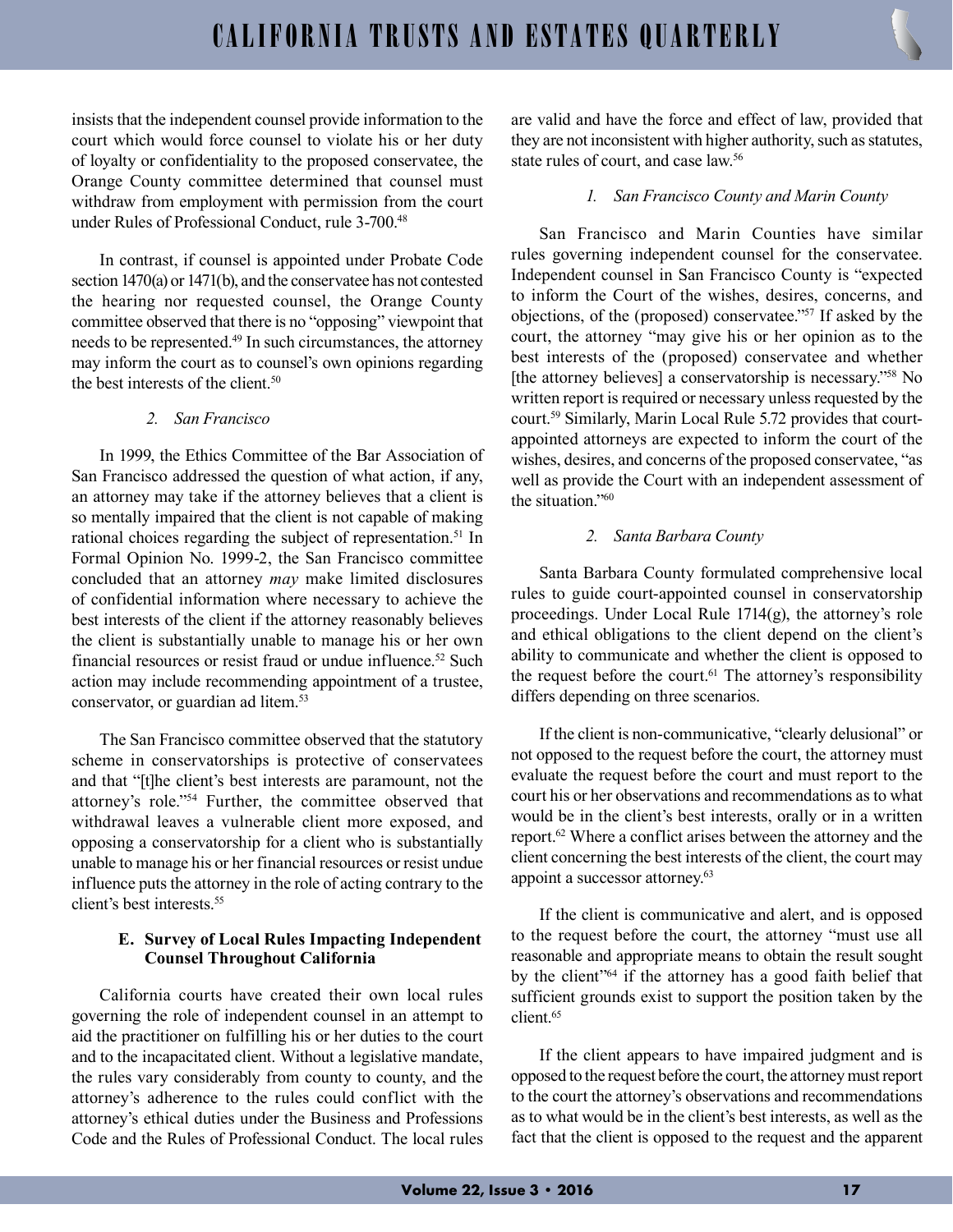reasons for the opposition.<sup>66</sup> The attorney must ensure that the client is given the opportunity to directly address the court, if reasonably possible.<sup>67</sup>

Although Santa Barbara's local rule provides significant guidance to practitioners, it does not solve the ethical dilemmas the attorney faces with regard to the duties of loyalty and confidentiality. Moreover, it places counsel in the awkward position of determining whether his or her incapacitated client's judgment is "impaired," which arguably replaces the attorney as judge and jury in the conservatorship proceeding.

#### *3. Los Angeles County*

In Los Angeles County, under Local Rule 4.125, independent counsel's "primary duty is to represent the interests of his or her client in accordance with applicable laws and ethical standards."68 Independent counsel's "secondary duty is to assist the court in the resolution of the matter to be decided."69 Independent counsel "must, if practical, ensure that the client is afforded an opportunity to address the court directly."70 Independent counsel must also file a written report with the court. $71$  Among other things, the statement must contain "a brief explanation of the representation."72

Los Angeles County's rule makes it clear that independent counsel's primary duty is, first and foremost, to represent the client whose capacity is at issue in accordance with the attorney's ethical standards. Secondarily, the attorney should assist the court in the resolution of the matter. Thus, if the attorney cannot fulfill his or her ethical duties to the arguably incapacitated client while assisting the court in resolving the matter, the attorney must not take any action that would be contrary to the attorney's ethical standards.

# **F. Reconciliation of Competing and Ambiguous Authorities**

The legislative void regarding the role of independent counsel is evident upon review of the various ethics opinions and local rules regarding independent counsel's role in the conservatorship proceeding. There is little case law on the subject and the statutes are ambiguous as to counsel's role when counsel is appointed to protect the conservatee's interests or because such appointment would be helpful. However, the ambiguity seems to be resolved in favor of zealous advocacy when applying tools of statutory interpretation. First, the fundamental task of statutory construction is to ascertain legislative intent so as to effectuate the purpose of the law.73 Under Probate Code section 1800, it is the intent of the legislature to "determine the appropriateness and

extent of a conservatorship and to set goals for increasing the conservatee's functional abilities to whatever extent possible"74 and to "[p]rotect the rights of persons who are placed under conservatorship."75 Second, if two potentially conflicting statutes are contained in different legislative acts, the courts will strive to effectuate the purpose of each by harmonizing them, if possible, in a way that allows both to be given effect.76 Here, the Probate Code is harmonized with the Rules of Professional Conduct and the Business and Professions Code by interpreting independent counsel's role as an advocate.

Until California courts render an opinion on this issue, or until there is legislative reform to clarify the role of courtappointed counsel, the attorney must be guided by *Drabick* and the attorney's binding ethical requirements under the Business and Professions Code and the Rules of Professional Conduct. Such legal authorities mandate that court-appointed counsel represent the client in accordance with his or her ethical obligations, including the duties of loyalty and confidentiality. Additionally, the attorney must act as an advocate for the expressed wishes of the client. If the client is unable to communicate his or her wishes, counsel *may* be permitted to act in the client's best interests.

#### **II. SHOULD QUASI-JUDICIAL IMMUNITY BE EXTENDED TO COURT APPOINTED COUNSEL**

Some California courts expect court-appointed counsel to report to the court the attorney's view of his or her client's "best interests."<sup>77</sup> If that is the court's expectation, courtappointed counsel, like the guardian ad litem, is acting under the supervision of the trial court and in the best interests of the conservatee. In this circumstance, court appointed counsel is not serving as an attorney, but rather as a de facto guardian ad litem for the incapacitated client. In such a case, should the attorney, like a guardian ad litem, be immune from subsequent tort liability under the theory of quasi-judicial immunity?

In *McClintock v West*, the Fourth District Court of Appeal extended the protection of quasi-judicial immunity to a guardian ad litem who acted under the supervision of the trial court and in the best interests of her ward. In doing so, the guardian ad litem fulfilled a role "intimately related to the judicial process."78 California has not yet addressed whether the protection of quasi-judicial immunity should be extended to court-appointed counsel for a conservatee or proposed conservatee acting in the best interests of his or her client.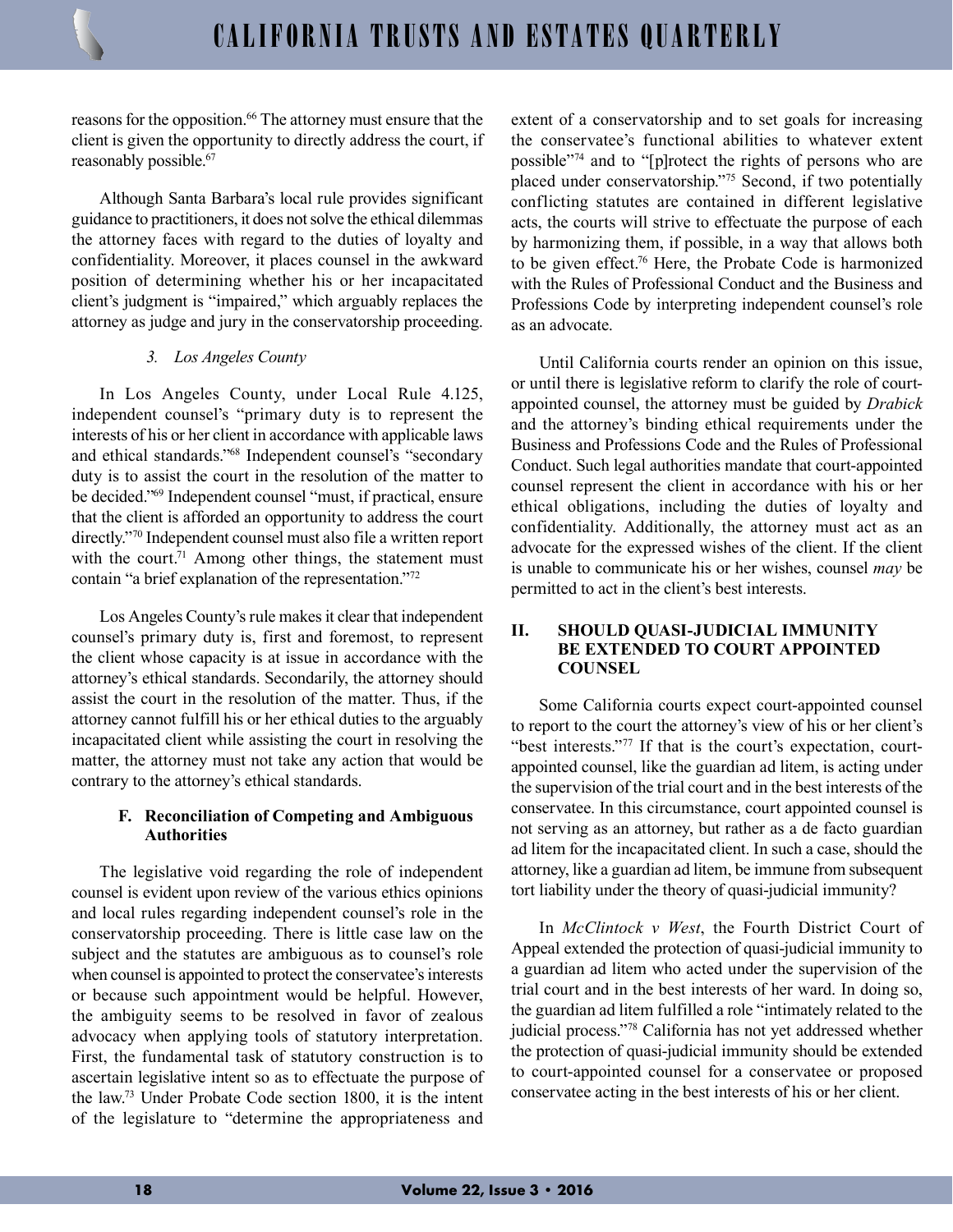# **A. Connecticut:** *Gross v. Rell*

In 2012, the Supreme Court of Connecticut concluded court-appointed counsel was not entitled to quasi-judicial immunity related to the representation of a proposed conservatee in the establishment of a conservatorship.79

In *Gross v Rell*, an involuntary conservatorship proceeding was initiated against Gross, a resident of New York, while he was visiting his daughter in Connecticut.<sup>80</sup> Pursuant to Connecticut law, the court appointed independent counsel for Gross to represent him in the conservatorship action.81 The attorney interviewed Gross who was "alert and intelligent."82 Gross informed his counsel that he opposed the conservatorship and that he wanted to manage his own affairs.<sup>83</sup> Despite Gross's statements to his counsel and his opposition to the conservatorship, Gross's attorney concluded that he had no basis upon which to oppose the conservatorship.<sup>84</sup> The court granted the conservatorship and Gross was placed in a secured-perimeter facility, where Gross was assaulted by his roommate.<sup>85</sup> Gross then filed a petition for a writ of habeas corpus, and the conservatorship was ultimately found to have been void ab initio.<sup>86</sup> Thereafter, Gross filed a complaint against his independent counsel. The district court dismissed the action against Gross's attorney on the basis that the attorney was entitled to quasi-judicial immunity because, as court-appointed counsel, he was "serving the judicial process."87 Gross appealed, and the Second District Court of Appeal submitted the question of whether independent counsel was protected by quasi-judicial immunity to the Connecticut Supreme Court for certification.<sup>88</sup>

Gross argued that his attorney was not entitled to quasijudicial immunity because the primary function of courtappointed counsel was to advocate for their client's expressed wishes—not to determine the client's best interests.<sup>89</sup> Gross's court-appointed counsel, however, argued that attorneys for conservatees are entitled to quasi-judicial immunity "because their primary function is to assist the Probate Court to ascertain and to serve the best interests of their clients."90 Similarly to Probate Code sections 1470 and 1471, Connecticut's statute is silent as to the role of independent counsel.<sup>91</sup>

The court concluded that the "primary function" of counsel appointed by the court to represent the proposed conservatee in the establishment of the conservatorship proceeding "is to advocate for the client's express wishes."92 Otherwise, as the court noted, the attorney "usurps the function of the judge or jury by deciding her client's fate."93 Moreover, if courtappointed counsel is not a pure advocate for the proposed conservatee, then "no one in the courtroom will be expressing respondent's strongly held view."94 However, the court determined that the role of independent counsel is more nuanced after the conservatorship is established. If the conservatee has expressed a preference to his or her counsel for a specific course of action, and the conservator believes that course of action is unreasonable, independent counsel has two options under Connecticut law. If independent counsel believes the conservatee's preference is unreasonable, independent counsel should defer to the conservator's decision.<sup>95</sup> Otherwise, if the attorney believes the conservatee's preference is reasonable, independent counsel for the conservatee may advocate for his or her client's position.96

As the court noted in *Gross*, except in the rarest of cases, independent counsel in Connecticut is not ethically required, or even permitted, "to make decisions on the basis of their personal judgment regarding a respondent's or a conservatee's best interests. . . . "97 The purpose of independent counsel "is not to authorize the Probate Court to obtain the assistance of an attorney in ascertaining the respondent's or conservatee's best interests."98 Their function generally is no different from that of a privately retained attorney, and "attorneys for respondents and conservatees are no more likely to act as litigation lightning rods than other privately retained attorneys in contested adversarial proceedings involving conflicting rights and interests."99 As a result, Connecticut law does not provide court-appointed counsel in conservatorship proceedings with quasi-judicial immunity from claims arising from his or her representation.100

#### **B. California:** *McClintock v. West* **and** *Drabick*

The test for quasi-judicial immunity in California, with regard to a guardian ad litem, is whether court-appointed counsel fulfills a function that is "intimately related to the judicial process."101 In *McClintock v. West*, the court determined that "a court-appointed officer, who, under the appointment of and supervision of the trial court, must act in her ward's best interests" is entitled to quasi-judicial immunity because such a role "is indeed a function intimately related [to the judicial process] and indeed, one which the trial court found in this case was indispensable to bringing the case to a conclusion."102 The courts will look at "the nature of the duty performed [to determine] whether it is a judicial act—not the name or classification of the officer who performs it. . . . "<sup>103</sup> The court also will analyze policy considerations in support of quasi-judicial immunity. First, the court considers whether immunity is necessary to promote uninhibited and independent decision-making.<sup>104</sup> Second, the court analyzes whether there are sufficient safeguards in place to ensure accountability of the protected person.<sup>105</sup>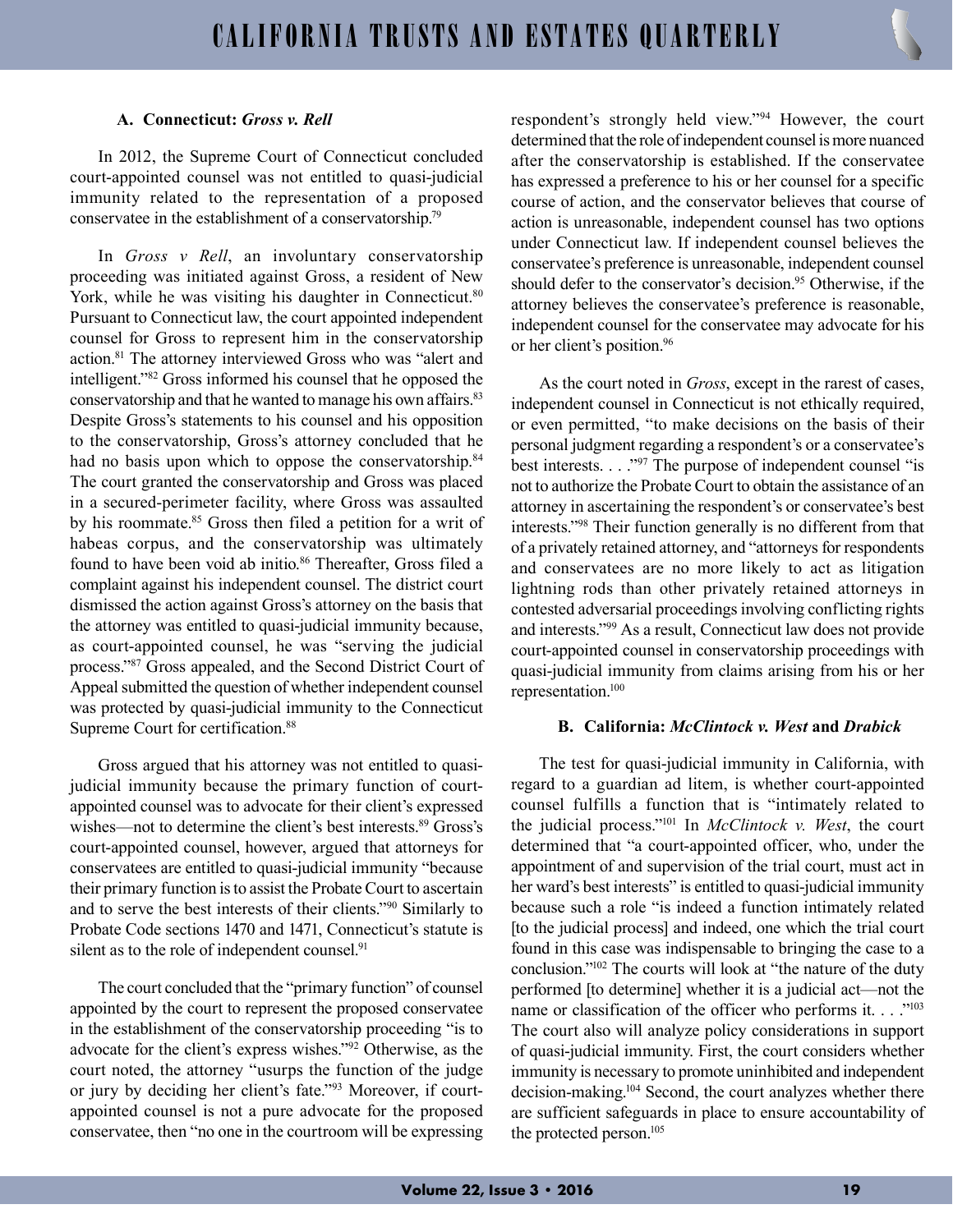Under the reasoning of *McClintock*, court-appointed counsel with a client like that in *Drabick* should be protected by quasi-judicial immunity when acting in the client's best interests. In such an instance, the attorney is acting under the supervision of the probate court and in the best interests of the conservatee, thus fulfilling the requirements for quasijudicial immunity as expressed in *McClintock*. The policy considerations raised in *McClintock* also support immunity. First, liability may deter attorneys from accepting court appointment and the risk of liability could impact how the attorney carries out his or her role. Second, there are safeguards in place to ensure the accountability of court-appointed counsel. Immunity is limited to acts within the scope of the attorney's authority, the attorney is appointed by (and subject to the supervision of) the probate court, the probate court can remove the attorney if he or she is not performing responsibly, and the probate court's decisions are subject to review by writ or appeal. Additionally, the attorney is subject to stringent ethical obligations.

If the attorney has a communicative client and is ordered by the court to act in the client's best interests, then counsel *may* be entitled to quasi-judicial immunity. Although the court cannot relieve the attorney of his or her ethical duties, the court's order places the attorney in the role of de facto guardian ad litem. As explained in *McClintock*, a guardian ad litem is entitled to quasi-judicial immunity for acts within the scope of representation.

However, without an express order from the court instructing the attorney with a communicative client to act in his or her client's best interests, quasi-judicial immunity should not apply to an attorney representing a communicative client. In such a case, court-appointed counsel must act as an advocate for his or her client in accordance with the Rules of Professional Conduct and the Business and Professions Code. Moreover, the Rules of Court require court-appointed counsel for conservatees or proposed conservatees to be covered by professional liability insurance, evidencing legislative intent that counsel be subject to liability.106

In the limited circumstances in which quasi-judicial immunity should apply, the attorney would only be shielded against liability for acts "within the scope of representation."107 The attorney would still be subject to liability for acts beyond the scope of representation (such as fraud or theft). But, most importantly, even with the protection of quasi-judicial immunity, the attorney could still be subject to State Bar disciplinary proceedings if, by acting in his or her client's best interests, the attorney breached ethical obligations to the client.108

#### **III. RECOMMENDATIONS FOR COURT-APPOINTED COUNSEL IN CONSERVATORSHIPS**

#### **A. Pre-Appointment: Representation of Proposed Conservatee**

There is a rebuttable presumption that all adults have capacity to make decisions and be responsible for their own actions.109 If counsel is appointed to represent a proposed conservatee, and the proposed conservatee is capable of communicating, California's ethical rules mandate that the attorney advocate the client's position at the hearing, even if it is contrary to what the attorney perceives as the client's best interests.110 The attorney may use his or her persuasive abilities to counsel the client to accept the conservatorship, citing the high cost of trial and the likelihood of success, if the attorney believes a conservatorship is warranted. However, ultimately the decision lies with the client, and the client's decision is binding on the attorney.

If the client cannot communicate, the attorney "must be guided by his [or her] own understanding of the client's best interests"111 in light of the client's previously expressed wishes and values. In addition, regardless of whether or not the attorney believes a conservatorship is warranted, it is courtappointed counsel's role to ensure that, before the client's fundamental rights are taken away, the client's wishes are made known to the court, appropriate evidence is presented, and the client's freedom and dignity are protected to the fullest extent possible.

If court-appointed counsel is required to file a written report to the court, counsel must prepare the written report in accordance with his or her ethical duties to the client. Absent informed consent, the report must not reveal the client's confidences or secrets and must not take any position adverse to the client's expressed wishes.<sup>112</sup> The attorney's written report may simply provide that the client objects or accepts the conservatorship. The attorney is permitted to file written objections on behalf of the conservatee; however, the Probate Code does not require the conservatee to file any pleadings to perfect his or her opposition.<sup>113</sup> The proposed conservatee could simply appear at the hearing and oppose the petition.<sup>114</sup> If, at the hearing, the court asks the attorney for his or her opinion as to whether the conservatorship is in the client's best interests, the attorney could decline to opine on the client's best interests and respond that the attorney's role is to advocate the client's wishes.

Although the attorney may feel that it is his or her duty to protect the client's best interests, there are safeguards in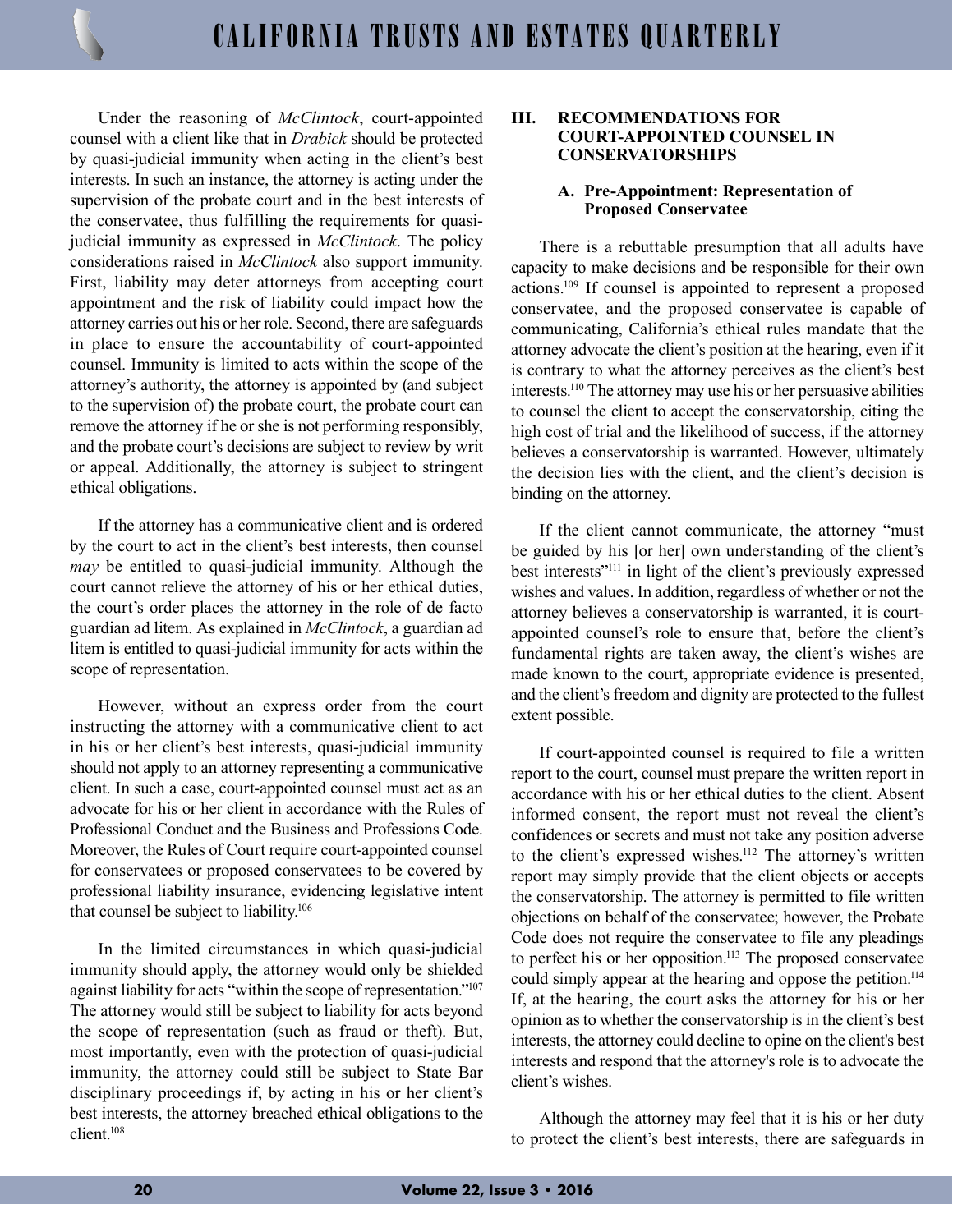place to ensure that the client's interests are adequately protected at the hearing. For example, a court investigator may be appointed by the court to interview the proposed conservatee to determine, among other things, whether the proposed conservatee will attend the hearing, contest the establishment of a conservatorship, and oppose the proposed conservator.115 The court investigator often will interview other persons involved, including family members, friends, neighbors and medical professionals, to form an independent assessment of whether a conservatorship is in the proposed conservatee's best interests. The investigator must then provide this information, including the court investigator's recommendations, to the court in a written report at least five days prior to the hearing.116 In addition, the party petitioning for the conservatorship will presumably provide the court with all relevant facts and evidence showing why a conservatorship is necessary, including filing a capacity declaration prepared by a licensed medical professional.

If court-appointed counsel practices in a jurisdiction where the local rules of court conflict with the attorney's ethical duties, the attorney should act at his or her own risk. Rather than place court-appointed counsel in the uncomfortable position of reporting on the client's "best interests," which may require the attorney to breach his or her duties of loyalty and confidentiality, the court should place greater emphasis on the report of the court investigator, whose role is to provide a neutral and objective report to the court, and who is unquestionably protected by quasi-judicial immunity. If the court is unable to rely on the court investigator, due to budget constraints or any other reasons, the court may consider appointing an expert to report on the proposed conservatee's "best interests." Under Evidence Code section 730, the court may, on its own motion or on the motion of any party, appoint an expert to investigate, render a report, and testify as an expert on a "fact or matter as to which the expert evidence is or may be required."117 Although a guardian ad litem can be a useful tool in litigation, and an important safeguard to protect an incapacitated person's best interests, it is not appropriate prior to the establishment of a conservatorship. A guardian ad litem is only appropriate where a party "lacks legal capacity to make decisions."118 Prior to the establishment of the conservatorship, the proposed conservatee has the right to a trial on the very issue of legal capacity. $119$ 

If the attorney does not advocate the client's wishes, there may be no one at the hearing to advocate on the proposed conservatee's behalf. By advocating for the client's best interests, the attorney usurps the role of the judge or jury as the trier of fact. The court's role is to appoint a conservator if it is shown by *clear and convincing evidence* that the proposed conservatee "is unable to provide properly for his or her personal needs for physical health, food, clothing, or shelter" or is "substantially unable to manage his or her own financial resources or resist fraud or undue influence" or both.<sup>120</sup> In making that determination, the judge has many tools at his or her disposal without having to rely on independent counsel's assessment of a client's best interests; the judge will have absolute immunity regardless of whether or not the conservatorship is established.<sup>121</sup>

# **B. Post-Appointment: Representation of Conservatee**

If a conservatorship is established, the conservatee maintains the right to court-appointed counsel to protect his or her interests for the duration of the conservatorship.122 The Probate Code makes no distinction in the role of courtappointed counsel before or after a conservatorship is established.123

The Connecticut Supreme Court takes the position that "[i]f a legal representative has already been appointed for the client, the lawyer should ordinarily look to the representative for decisions on behalf of the client."124 There is no authority for that position in California. In fact, in *Michelle K. v. Superior Court*, the court determined that court-appointed counsel must independently determine and advocate for the conservatee's interests on the conservatee's behalf regardless of whether those interests coincide with the conservator's course of action.125 The court reasoned that the need for independent counsel exists when a conservator or other representative proposes acts that would significantly affect a conservatee's fundamental rights. Although *Michelle K*. involved an LPS conservatorship,126 the rationale applies equally to a probate conservatorship.

A conservator has a duty to act in the best interests of the conservatee. The conservator will be represented by his or her own counsel, who will advocate the conservator's position in court. The conservatee's interests will be represented by the conservator and by the conservatee's attorney. Additionally, if the court has concerns that the conservatee's interests are not being adequately protected, the court may, on its own motion, appoint a guardian ad litem for the conservatee to report to the court on the conservatee's best interests. For these reasons, the independent counsel's role would be superfluous if appointed solely to act in the conservatee's best interests and at the instruction of the conservator.

If court-appointed counsel is ordered by the court to act in the best interests of the conservatee or to report to the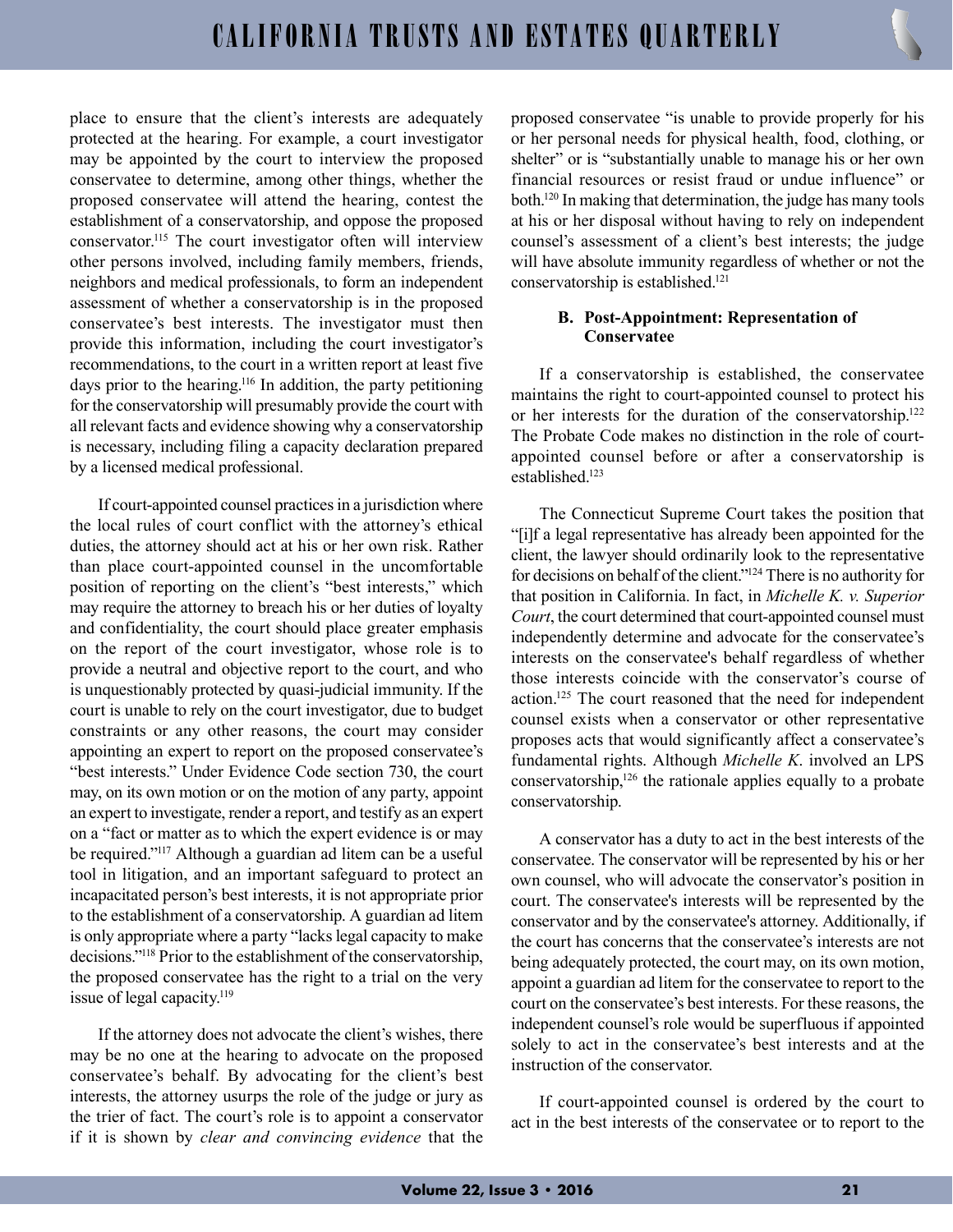court on the conservatee's "best interests," the attorney acts at his or her own risk. As discussed above, the attorney *may* be protected by quasi-judicial immunity in a subsequent civil action under the rule and reasoning of *McClintock*; however, quasi-judicial immunity will not protect the attorney in a State Bar disciplinary proceeding for breaches of the attorney's ethical obligations.<sup>127</sup>

#### **C. Legislative Reform**

Legislative reform is needed to clarify the role of courtappointed counsel in conservatorships. In 2009, the Executive Committee of the Trusts and Estates Section of the State Bar proposed a new Rule of Court as a guideline for courtappointed counsel:

# **Rule 7.1102. Guidelines for Counsel Appointed by the Court under Probate Code Sections 1470 and 1471**

Counsel's primary duty shall be to represent the interest of his or her client in accordance with the laws and ethical standards which apply to the representation of clients in general.<sup>128</sup>

The proposed rule would clarify that an attorney appointed under Probate Code sections 1470 and 1471 must serve as an advocate for his or her client, subject to the lawyer's duties of confidentiality and loyalty. Although the proposed rule was not adopted and is not currently pending, it serves as a useful guideline for future legislation.

Additionally, members of the State Bar have proposed legislation that would bring the Rules of Professional Responsibility in accord with the prevailing view as set forth in the ABA Model Rules. The legislative proposals include a limited confidentiality exception for mentally impaired clients under the Business and Professions Code<sup>129</sup> and the Rules of Professional Conduct.130 Until there is legislative reform to clarify the role of court-appointed counsel, the attorney must be guided by *Drabick* and the attorney's binding ethical requirements under the Business and Professions Code and the Rules of Professional Conduct.

# **IV. CONCLUSION**

Court-appointed counsel has a duty to represent the interests of his or her client in accordance with applicable laws and ethical standards.<sup>131</sup> As discussed throughout this article, there are no exceptions under the Business and Professions Code or the Rules of Professional Conduct for an attorney representing an incapacitated or allegedly incapacitated client. Although quasi-judicial immunity may protect independent counsel who is ordered by the court to act in the conservatee's best interests, that immunity will not shield the lawyer from discipline.<sup>132</sup> The attorney is ethically bound to advocate for the client's rights, preferences and desires. Without such advocacy, the client will have no voice in the conservatorship proceeding.

> *\*Aaron, Riechert, Carpol & Riffle, APC, Redwood City, California.*

- 1 This article does not encompass conservatorships established under the Lanterman-Petris Short Act (Welf. & Inst. Code, section 5000), which involves different legal standards for court-appointed counsel.
- 2 See Prob. Code, sections 1470, 1471; *see* also Rules Prof. Conduct, rule 3-100; Bus. & Prof. Code, section 6068, subd. (e)(1).
- 3 *McClintock v. West* (2013) 219 Cal.App.4th 540, 551.
- 4 *People v. McKenzie* (1983) 34 Cal.3d 616, 631; San Diego County Bar Assn., ethics opn. 1978-1; see also ABA Model Code Prof. Responsibility, DR 7-101(a).
- 5 *McClintock v. West, supra,* 219 Cal.App.4th 540.
- 6 *Id.* at p. 551.
- 7 Prob. Code, sections 1470 and 1471.
- 8 See Super. Ct. S.F. County, Local Rules, rule 14.77, subd. Q(5); Super. Ct. Marin County, Local Rules, rule 5.72, subd. (4); Super. Ct. Santa Barbara County, Local Rules, rule 1714, subd. (g)(2).
- 9 Prob. Code, section 1471, subd. (a).
- 10 *Ibid*.
- 11 Prob. Code, section 1471, subd. (b).
- 12 Prob. Code, section 1470, subd. (a).
- 13 Prob. Code, section 1800.
- 14 See, e.g., *Conservatorship of Drabick* (1988) 200 Cal.App.3d 185; Rules Prof. Conduct, rule 3-100; Bus. & Prof. Code, section 6068, subd. (e)(1); Super. Ct. S.F. County, Local Rules, rule 14.77, subd. Q(5); Super. Ct. Marin County, Local Rules, rule 5.72, subd. (4); Super. Ct. L.A. County, Local Rules, rule 4.125.
- 15 Rules Prof. Conduct, rule 1-100, subd. (A); see, e.g., State Bar, formal opn. 1989-112 (1989); Orange County Bar Assn., formal opn. No. 95-002 (1995); Bar Assn. of S.F., opn. No. 1999-2 (1999).
- 16 *Conservatorship of Drabick, supra,* 200 Cal.App.3d 185.
- 17 *Id*. at p. 191.
- 18 *Id*. at p. 212.
- 19 *Ibid*.
- 20 *Ibid*.
- 21 *Conservatorship of Drabick*, *supra*, 200 Cal.App.3d at p. 212. Despite *Drabick's* seemingly limited application, one California court has applied the principles of *Drabick* to a conscious but nonverbal conservatee with an IQ of 23 who could not communicate her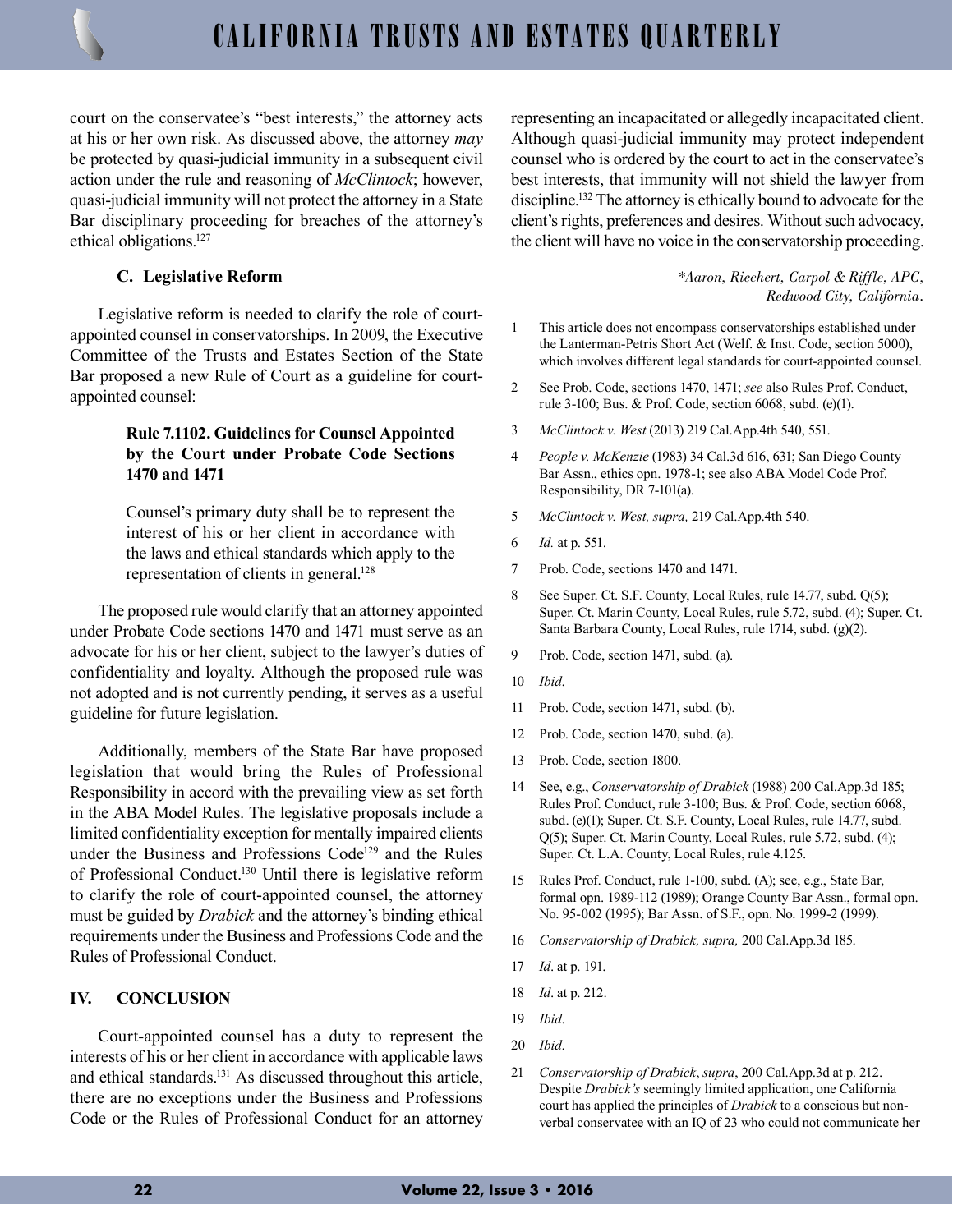wishes to independent counsel. See *Michelle K. v. Superior Court* (2013) 221 Cal.App.4th 409.

- Rules Prof. Conduct, rule 1-100, subd. (A); Bus. & Prof. Code, sections 6076 and 6077.
- The ABA Model Rules may only be considered by California courts if there is no direct authority in California and there is no conflict with state public policy. *[San Gabriel Basin Water Quality Authority](https://advance.lexis.com/document/documentlink/?pdmfid=1000516&crid=76bbc055-055b-42bf-9c8c-45e40d84bfc1&pddocfullpath=%2Fshared%2Fdocument%2Fanalytical-materials%2Furn%3AcontentItem%3A51PY-YCW0-R03M-42RB-00000-00&pdcontentcomponentid=161649&pddoctitle=Governing+Law&ecomp=-9pfk&prid=46fb0698-d19d-45fe-88de-4223a86df04e)  [v. Aerojet-General Corporation](https://advance.lexis.com/document/documentlink/?pdmfid=1000516&crid=76bbc055-055b-42bf-9c8c-45e40d84bfc1&pddocfullpath=%2Fshared%2Fdocument%2Fanalytical-materials%2Furn%3AcontentItem%3A51PY-YCW0-R03M-42RB-00000-00&pdcontentcomponentid=161649&pddoctitle=Governing+Law&ecomp=-9pfk&prid=46fb0698-d19d-45fe-88de-4223a86df04e)* (C.D. Cal. 2000) 105 F.Supp. 2d [1095, 1105;](https://advance.lexis.com/document/documentlink/?pdmfid=1000516&crid=76bbc055-055b-42bf-9c8c-45e40d84bfc1&pddocfullpath=%2Fshared%2Fdocument%2Fanalytical-materials%2Furn%3AcontentItem%3A51PY-YCW0-R03M-42RB-00000-00&pdcontentcomponentid=161649&pddoctitle=Governing+Law&ecomp=-9pfk&prid=46fb0698-d19d-45fe-88de-4223a86df04e) see also [Rules Prof. Conduct, rule 1-100, subd. \(A\)](https://advance.lexis.com/document/documentlink/?pdmfid=1000516&crid=76bbc055-055b-42bf-9c8c-45e40d84bfc1&pddocfullpath=%2Fshared%2Fdocument%2Fanalytical-materials%2Furn%3AcontentItem%3A51PY-YCW0-R03M-42RB-00000-00&pdcontentcomponentid=161649&pddoctitle=Governing+Law&ecomp=-9pfk&prid=46fb0698-d19d-45fe-88de-4223a86df04e); State Bar, formal opn. No 1983-71.
- ABA Model Rules Prof. Conduct, rule 1.14.
- See Bus. & Prof. Code, section 6068, subd. (e)(1); Rules Prof. Conduct, rule 3-100.
- Bus. & Prof. Code, section 6068, subd. (e)(1).
- State Bar, formal opn. No. 1989-112 (1989).
- Rules Prof. Conduct, rule 3-100, subd. (A).
- Rules Prof. Conduct, rule 3-100, subd. (B); see also Evid. Code, sections 952 and 954.
- Rules Prof. Conduct, rule 3-100, subd. (B).
- See L.A. County Bar Assn., formal opn. No. 471 (1992) p. 6. The concept of informed consent assumes that a client is in a position to understand and assess the significance of the facts presented and the adverse consequences. When the client lacks the capacity to do so, informed consent is not possible.
- Evid. Code, section 953, subd. (b).
- Evid. Code, section 952.
- Prob. Code, section 1471, subd. (a)(3).
- Conference of California Bar Associations, Resolution 0610-2016, Statement of Reasons, *available at* <*[http://calconference.org/html/](http://calconference.org/html/wp-content/uploads/2015/04/Series-6-Probate.pdf) [wp-content/uploads/2015/04/Series-6-Probate.pdf](http://calconference.org/html/wp-content/uploads/2015/04/Series-6-Probate.pdf)*> (retrieved July 22, 2016).
- Conference of California Bar Associations, Resolution 0610-2016, Text of Resolution, *available at* <*[http://calconference.org/html/wp](http://calconference.org/html/wp-content/uploads/2015/04/Series-6-Probate.pdf)[content/uploads/2015/04/Series-6-Probate.pdf](http://calconference.org/html/wp-content/uploads/2015/04/Series-6-Probate.pdf)*> (retrieved July 22, 2016).
- See note 4, *ante*.
- *Moore v. Anderson Zeigler Disharoon Gallagher & Gray* (2003) 109 Cal.App.4th 1287, 1298-1300.
- *Linsk v. Linsk* (1969) 70 Cal.2d 272, 278.
- See note 4, *ante*.
- An attorney may not present a claim or defense in litigation that is not warranted under existing law, unless it can be supported by good faith argument for an extension, modification, or reversal of existing law. Cal. Rules of Court, rule 3-200, subd. (B); see Bus. & Prof. Code, section 6068, subd. (c). There is an exception for "the defense of a person charged with a public offense." (Bus. & Prof. Code, section 6068, subd. (c).) The policy rationale would seem to apply equally to court-appointed counsel in conservatorships, which involve the representation of clients who risk the substantial loss of individual rights.
- Rules Prof. Conduct, rule 3-700, subd. (C).
- Rules Prof. Conduct, rule 1-100, subd. (A).
- Orange County Bar Assn., formal opn. No. 95-002 (1995).
- *Ibid*.
- *Ibid*.
- *Ibid*.
- *Ibid.*
- *Ibid*.
- *Ibid*.
- Bar Assn. of S.F., opn. No. 1999-2 (1999).
- *Ibid*.
- *Ibid*.
- *Ibid*.
- *Ibid*.
- Gov. Code, section 68070; *Thatcher v. Lucky Stores, Inc.* (2000) 79 Cal.App.4th 1081, 1084-1085.
- Super. Ct. S.F. County, Local Rules, rule 14.77, subd. Q(5).
- *Ibid*.
- *Ibid*.
- Super. Ct. Marin County, Local Rules, rule 5.72, subd. (4).
- Super. Ct. Santa Barbara County, Local Rules, rule 1714, subd. (g)(2).
- Super. Ct. Santa Barbara County, Local Rules, rule 1714, subd. (g)(2)(a).
- *Ibid.*
- Super. Ct. Santa Barbara County, Local Rules, rule 1714, subd. (g)(2)(b).
- *Ibid.*
- Super. Ct. Santa Barbara County, Local Rules, rule 1714, subd. (g)(2)(c).
- *Ibid*.
- Super. Ct. L.A. County, Local Rules, rule 4.125.
- *Ibid*.
- *Ibid*.
- Super. Ct. L.A. County, Local Rules, rule 4.127, subd. (a).
- *Ibid*.
- Code Civ. Proc., section 1859; *People v. Cruz* (1996) 13 Cal.4th 764, 774-775.
- Prob. Code, section 1800, subd. (b).
- Prob. Code, section 1800, subd. (a).
- *Chavez v. City of Los Angeles* (2010) 47 Cal.4th 970, 986.
- See, e.g., Super. Ct. S.F. County, Local Rules, rule 14.77, subd. Q(5); Super. Ct. Marin County, Local Rules, rule 5.72, subd. (4); Super. Ct. Santa Barbara County, Local Rules, rule 1714, subd. (g)(2).
- *McClintock v. West, supra,* 219 Cal.App.4th at p. 551.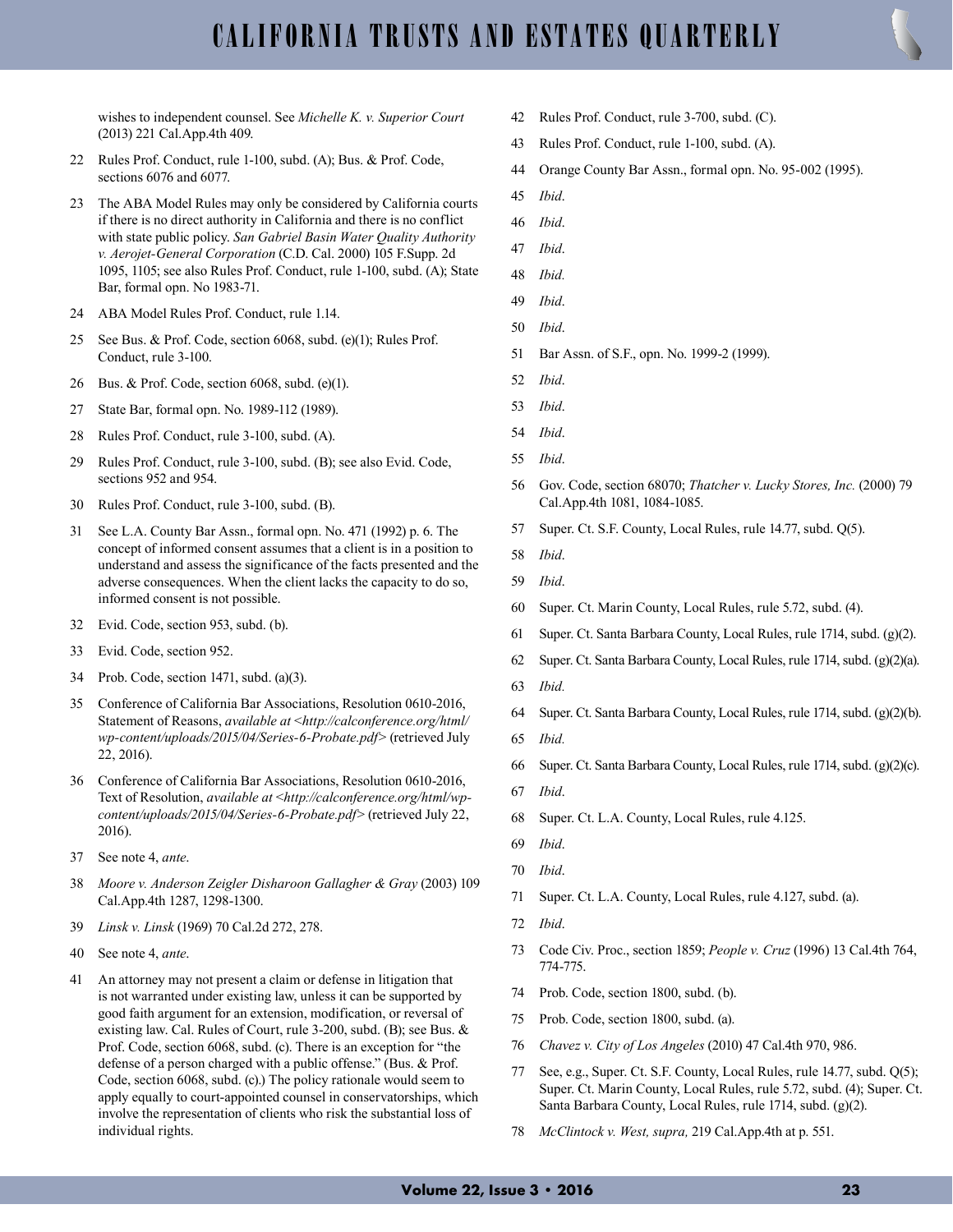

- 79 *Gross v. Rell* (2012) 304 Conn. 234.
- 80 *Gross v. Rell*, *supra,* 304 Conn. at pp. 235-236.
- 81 *Id.* at p. 240.
- 82 *Ibid*.
- 83 *Ibid*.
- 84 *Ibid*.
- 85 *Id*. at p. 241.
- 86 *Id*. at pp. 242-243.
- 87 *Id.* at pp. 243-244.
- 88 *Id*. at p. 244.
- 89 *Gross v. Rell, supra,* 304 Conn. at p. 259.
- 90 *Ibid*.
- 91 Conn. Gen. Stat., section 45a-649, subd. (d).
- 92 *Gross v. Rell, supra,* 304 Conn. at p. 263.
- 93 *Id*. at p. 260, citing Tremblay, *"On Persuasion and Paternalism: Lawyer Decisionmaking and the Questionably Competent Client"* (1987) 1987 Utah L.Rev. 515, 548-549.
- 94 *Gross v. Rell, supra,* 304 Conn. at p. 261, citing Office of the Probate Ct. Admin., "*Performance Standards Governing Representation of Clients in Conservatorship Proceeding*" (1998) p. 1.
- 95 *Gross v. Rell, supra,* 304 Conn. at p. 263.
- 96 *Id*. at pp. 263-264.
- 97 *Id.* at p. 264.
- 98 *Id.* at p. 265.
- 99 *Ibid*.
- 100 *Id.* at p. 266.
- 101 *McClintock v. West, supra,* 219 Cal.App.4th at p. 551.
- 102 *Ibid*.
- 103 *Person v. Reed* (1935) 6 Cal.App.2d 277, 286-287.
- 104 *McClintock v. West, supra,* 219 Cal.App.4th at pp. 550-552.
- 105 *Id*. at pp. 551-552.
- 106 Cal. Rules of Ct., rule 7.1101, subd. (b)(3).
- 107 *McClintock v. West, supra,* 219 Cal.App.4th at p. 552.
- 108 See *Budwin v. American Psychological Assn.* (1994) 24 Cal.App.4th 875, 884-885. Quasi-judicial immunity did not preclude a private, voluntary, professional association from disciplining its psychologist member for making false representations in a judicial proceeding.
- 109 Prob. Code, section 810, subd. (a).
- 110 For an additional perspective on this issue, *see* Chicotel, *California Conservatorship Defense: A Guide for Advocates* (CANHR 2010).
- 111 *Conservatorship of Drabick, supra,* 200 Cal.App.3d at p. 212.
- 112 Rules Prof. Conduct, rule 3-100; Bus. & Prof. Code, section 6068, subd. (e)(1).
- 113 Prob. Code, section 1829.
- 114 *Ibid*.
- 115 Prob. Code, section 1826.
- 116 *Ibid*.
- 117 Evid. Code, section 730.
- 118 Code Civ. Proc., section 372, subd. (a)(1).
- 119 Prob. Code, section 1827.
- 120 Prob. Code, section 1801.
- 121 *Stump v. Sparkman* (1978) 435 U.S. 349, 355-356.
- 122 Prob. Code, sections 1470 and 1471.
- 123 *Ibid*.
- 124 *Gross v. Rell, supra,* 304 Conn. at p. 263.
- 125 *Michelle K. v. Superior Court, supra,* 221 Cal.App.4th at p. 449.
- 126 *Id*. at p. 421.
- 127 See note 107, *ante*.
- 128 Executive Committee of the Trusts and Estates Section, Appointment of Counsel for a Proposed Conservatee Who May Lack the Capacity to Hire Counsel (Legislative Proposal (T&E 2010-06)), July 31, 2009.
- 129 In 2005, the Executive Committee of the Trusts and Estates Section of the State Bar of California submitted a proposal to the State Bar Office of Governmental Affairs. The section proposed adding section 6068.5 to the Business and Professions Code, as follows:
	- a. 6068.5. Notwithstanding subdivision (e) of Section 6068:
	- b. If a client's capacity to make adequately considered decisions in connection with a representation is significantly impaired, the attorney shall, as far as reasonably possible, maintain a normal attorney-client relationship with the client.
	- c. If the attorney reasonably believes that the client has significantly impaired capacity and as a result thereof 1) is at risk of substantial physical, financial, or other harm unless action is taken, and 2) cannot adequately act in the client's own interest, the attorney may, but is not required to, notify those individuals or entities that have the ability to take action to protect the client.
	- d. If an attorney takes action pursuant to paragraph (b), above, the attorney is authorized to reveal information about the client, but only to the extent reasonably necessary to protect the client's interests.
	- e. Nothing in this section permits an attorney to file, or represent a person filing, a conservatorship petition or similar action concerning the attorney's client, where the attorney would not otherwise be permitted to do so, nor to take a position adverse to the client beyond the notification permitted in paragraph (b) above.
	- f. "Significantly impaired capacity" as used in this section shall mean that the client suffers from an impairment that would be sufficient to support a determination of incapacity under Probate Code Sections 811(a) and (b).